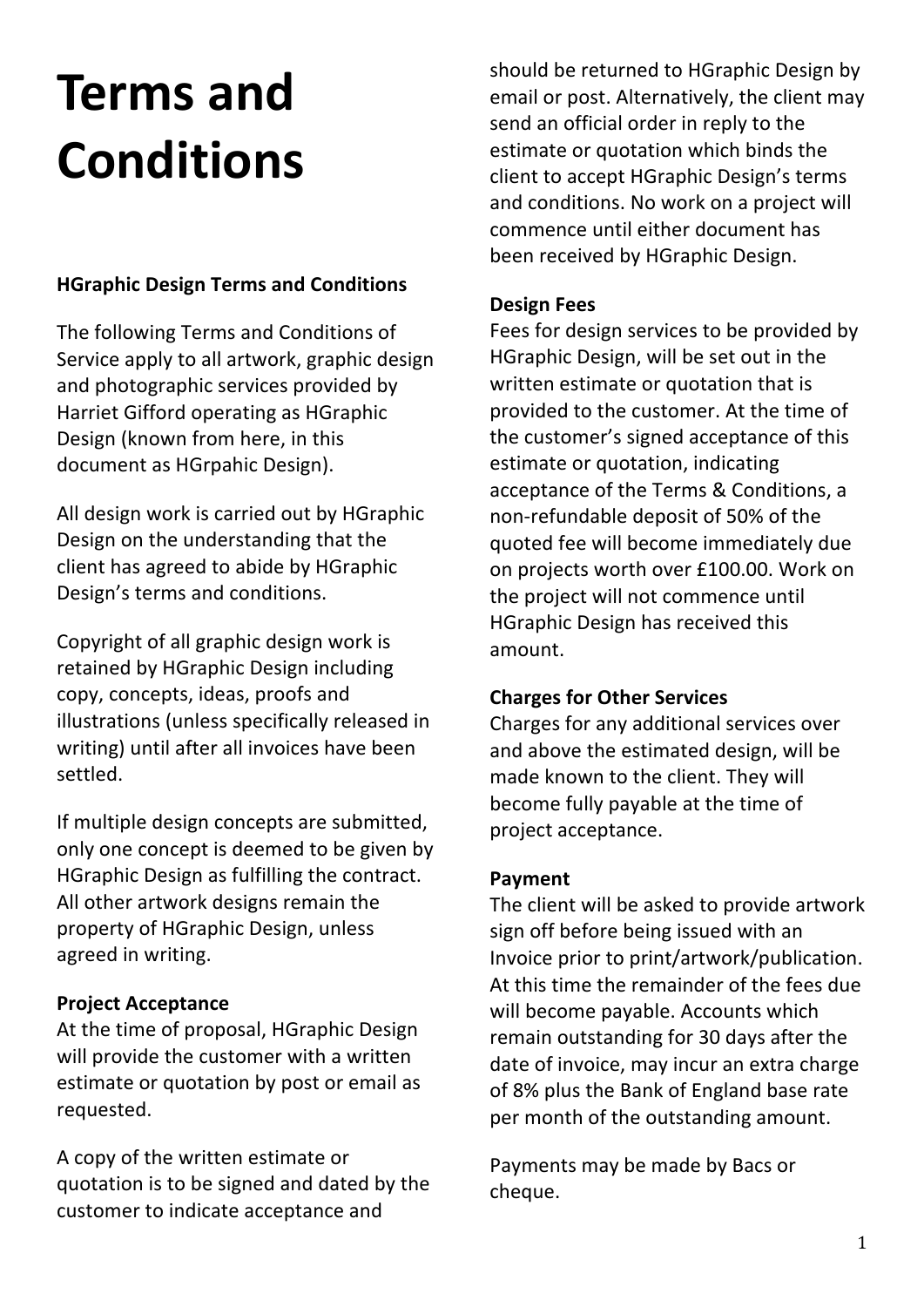Returned cheques will incur an additional fee of £50 per returned cheque. HGraphic Design reserves the right to consider an account to be in default in the event of a returned cheque.

## **Default**

An account shall be considered default if it remains unpaid for 30 days from the date of invoice, or following a returned cheque. HGraphic Design shall be considered entitled to remove HGraphic Design's and/or the customer's material from any and all computer systems, until the amount due has been fully paid. This includes any and all unpaid monies due for services, including, but not limited to, hosting, domain registration, search engine submission, design and maintenance, sub-contractors, printers, photographers and libraries.

Removal of such materials does not relieve the customer of it's obligation to pay the due amount. Customers whose accounts become default agree to pay Cr HGraphic Design reasonable legal expenses and third party collection agency fees in the enforcement of these Terms and Conditions.

## **Copyrights and Trademarks**

By supplying text, images and other data to HGraphic Design for inclusion in the customer's brochure or other medium, the customer declares that it holds the appropriate copyright and/or trademark permissions. The ownership of such materials will remain with the customer, or rightful copyright or trademark owner.

Any artwork, images, or text supplied and/or designed by HGraphic Design on behalf of the customer, will remain the

property of HGraphic Design and/or it's suppliers, in which full copyright will be passed to the client upon receipt of full payment.

By supplying images, text, or any other data to HGraphic Design, the customer grants HGraphic Design permission to use this material freely in the pursuit of the design and to utilise the designs in HGraphic Design's portfolio unless agreed otherwise.

Should HGraphic Design, or the customer supply an image, text, audio clip or any other file for use in a website, multimedia presentation, print item, exhibition, advertisement or any other medium believing it to be copyright and royalty free, which subsequently emerges to have such copyright or royalty usage limitations, the customer will agree to allow HGraphic Design to remove and/or replace the file.

The customer agrees to fully indemnify and hold HGraphic Design free from harm in any and all claims resulting from the customer in not having obtained all the required copyright, and/or any other necessary permissions.

## **Alterations**

The customer agrees that changes required over and above the estimated work or required to be carried out after acceptance of the draft design will be liable to a separate charge.

The customer also agrees that HGraphic Design holds no responsibility for any amendments made by any third party, before or after a design is published.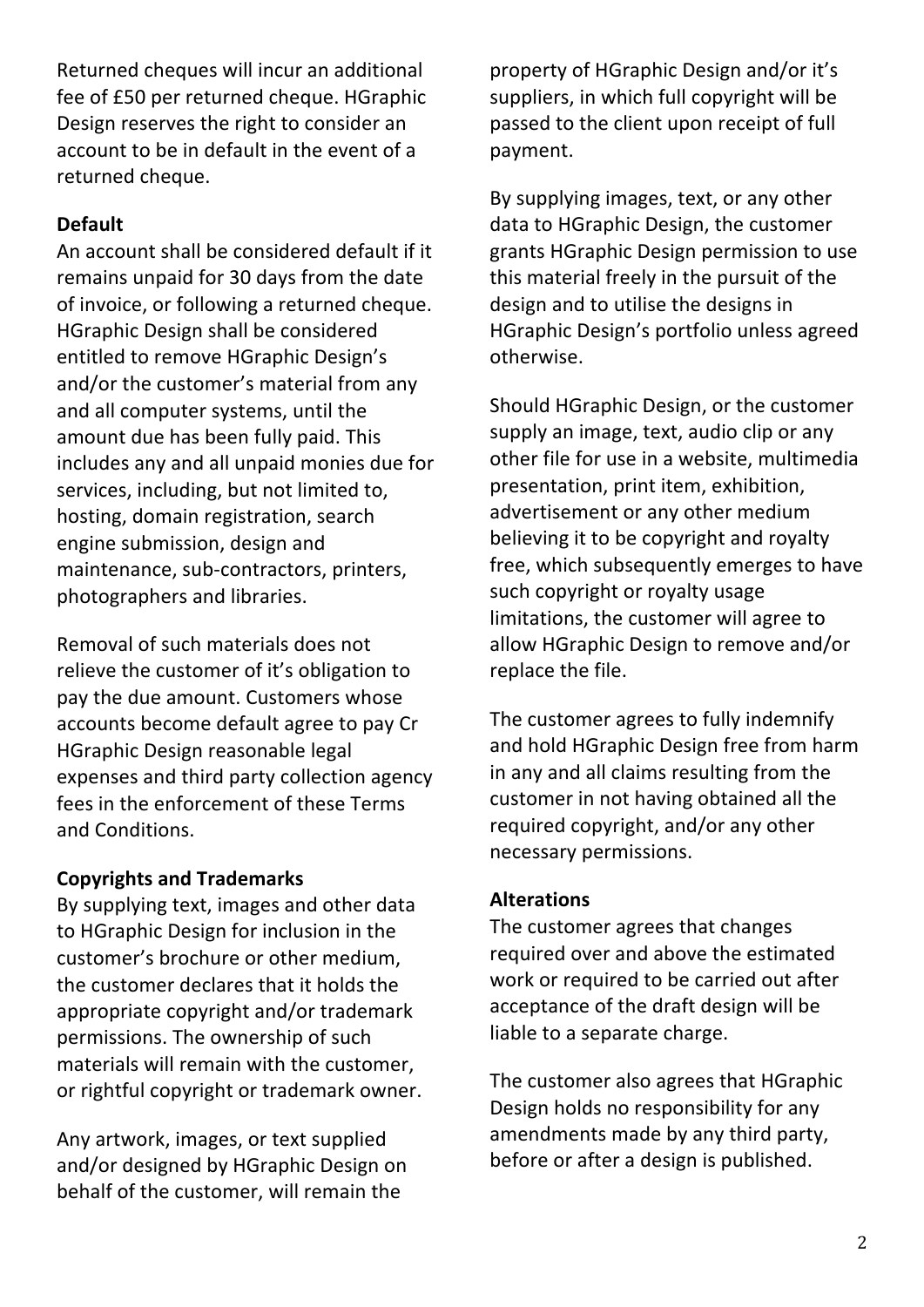## **Licensing**

Any design, copywriting, drawing, idea or code created for the customer by HGraphic Design, or any of it's contractors, is licensed for use by the client on a onetime only basis and may not be modified, re-used, or re-distributed in any way or form without the express written consent of HGraphic Design and any of it's relevant sub-contractors.

All design work where there is a risk that another party may make a claim, should be registered by the client with the appropriate authorities prior to publishing or first use or searches and legal advice sought as to its use. HGraphic Design will not be held responsible for any and all damages resulting from such claims. Creative Wisdom Ltd is not responsible for any loss, or consequential loss, non-delivery of products or services, of whatever cause. The customer agrees not to hold HGraphic Design responsible for any such loss or damage. Any claim against HGraphic Design shall be limited to the relevant fee(s) paid by the customer.

## **Data Formats**

The client agrees to HGraphic Design's definition of acceptable means of supplying data to the company.

Text is to be supplied to Creative Wisdom Ltd in electronic format as standard text (.txt), MS Word (.doc) on CD, USB data stick, or via e-mail.

Images which are supplied in an electronic format, are to be provided in a format as prescribed by HGraphic Design via CD, or electronic data format. Images must be of a quality suitable for use without any subsequent image processing, and Creative Wisdom Ltd will not be held responsible for any image quality which the client later deems to be unacceptable. HGraphic Design cannot be held responsible for the quality of any images which the client wishes to be scanned from printed materials.

Additional expenses may be incurred for any necessary action, including, but not limited to, photography and art direction, photography searches, media conversion, digital image processing, or data entry services.

#### **Design Project Duration**

Any indication given by HGraphic Design of a design project's duration is to be considered by the customer to be an estimation. HGraphic Design cannot be held responsible for any project over-runs, whatever the cause.

## **Design Project Completion**

HGraphic Design considers the design project complete upon receipt of the customer's sign off. Other services such as printing, display panel production, filmwork, website uploading, publishing etc either contracted on the clients behalf constitute a separate project and can be treated as a separate charge.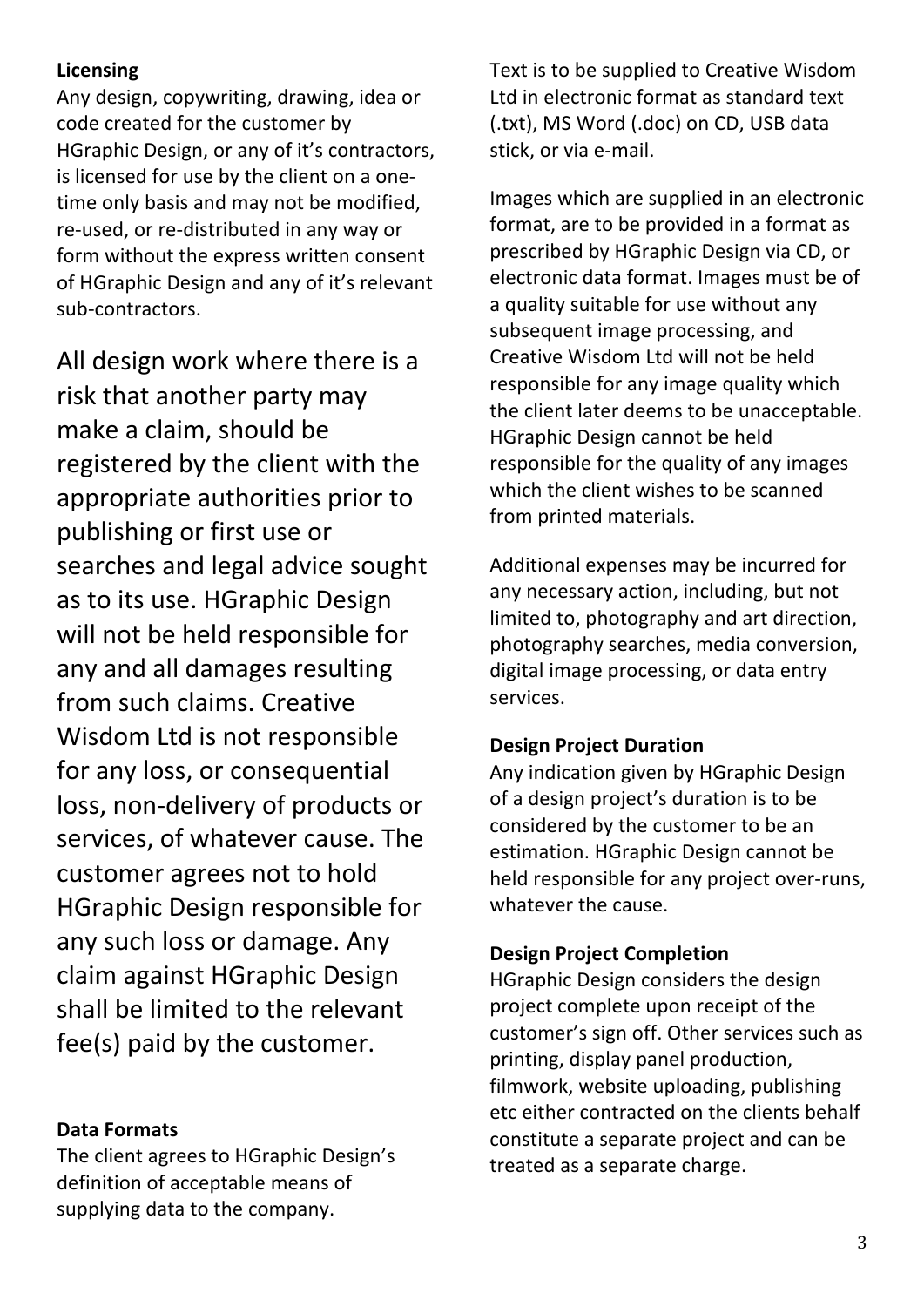#### **Website Design Only**

Once web design is complete, HGraphic Design will provide the customer with the opportunity to review the resulting work. HGraphic Design will make one set of minor changes at no extra cost within 14 days of the start of the review period. Minor changes include small textual changes and small adjustments to placement of items on the page. It does not include changes to images, colour schemes or any navigation features. Any minor changes can be notified to HGraphic Design by email or post.

HGraphic Design will consider that the client has accepted the original draft, if no notification of changes is received in writing from the customer, within 14 days of the start of the review period.

#### **Hosting websites**

HGraphic Design offers a limited hosting service through an out-sourced server. HGraphic Design does not guarantee continuous service and will accept no liability for loss of service, whatever the cause. HGraphic Design may request that clients change the type of hosting account used if that account is deemed by HGraphic Design to be unacceptable because of poor service, lack of bandwidth or in any other way insufficient to support the website. Fees for HGraphic Design;s hosting service are due at the commencement of any period of service and are non-refundable. Fees due to third party hosting organisations are the responsibility of the client and HGraphic Design are not liable for their payment, nor for the renewal of domain names, which are the sole responsibility of the customer / domain owner.

#### **Duration and Renewal of Hosting Services**

Unless otherwise specified, Services are provided for a minimum contract term of 12 months and unless cancelled in writing will automatically be renewed for the billing period chosen on sign up. You are entitled to cancel the Services by contacting HGraphic Design no less than 3 months prior to the renewal date for your Services.

#### **Design Credits**

The customer agrees to allow HGraphic Design to place a small credit on printed material, exhibition displays, advertisements and/or a link to HGraphic Design's own website on the customer's website. This will usually be in the form of a small logo or line of text placed towards the bottom of the page.

The customer also agrees to allow HGraphic Design to place all designs on HGraphic Design's own website for portfolio and demonstration purposes and to use any designs in its own publicity unless agreed otherwise.

## **Rights of Refusal**

HGraphic Design will not include in its designs, any text, images or other data which it deems to be immoral, offensive, obscene or illegal. All advertising material must conform to all standards laid down by all relevant advertising standards authorities. HGraphic Design also reserves the right to refuse to include submitted material without giving reason. Any images and/or data that HGraphic Design does include in all good faith, and then finds out that it contravenes these Terms and Conditions, the customer is obliged to allow HGraphic Design to remove the contravention without hindrance, or